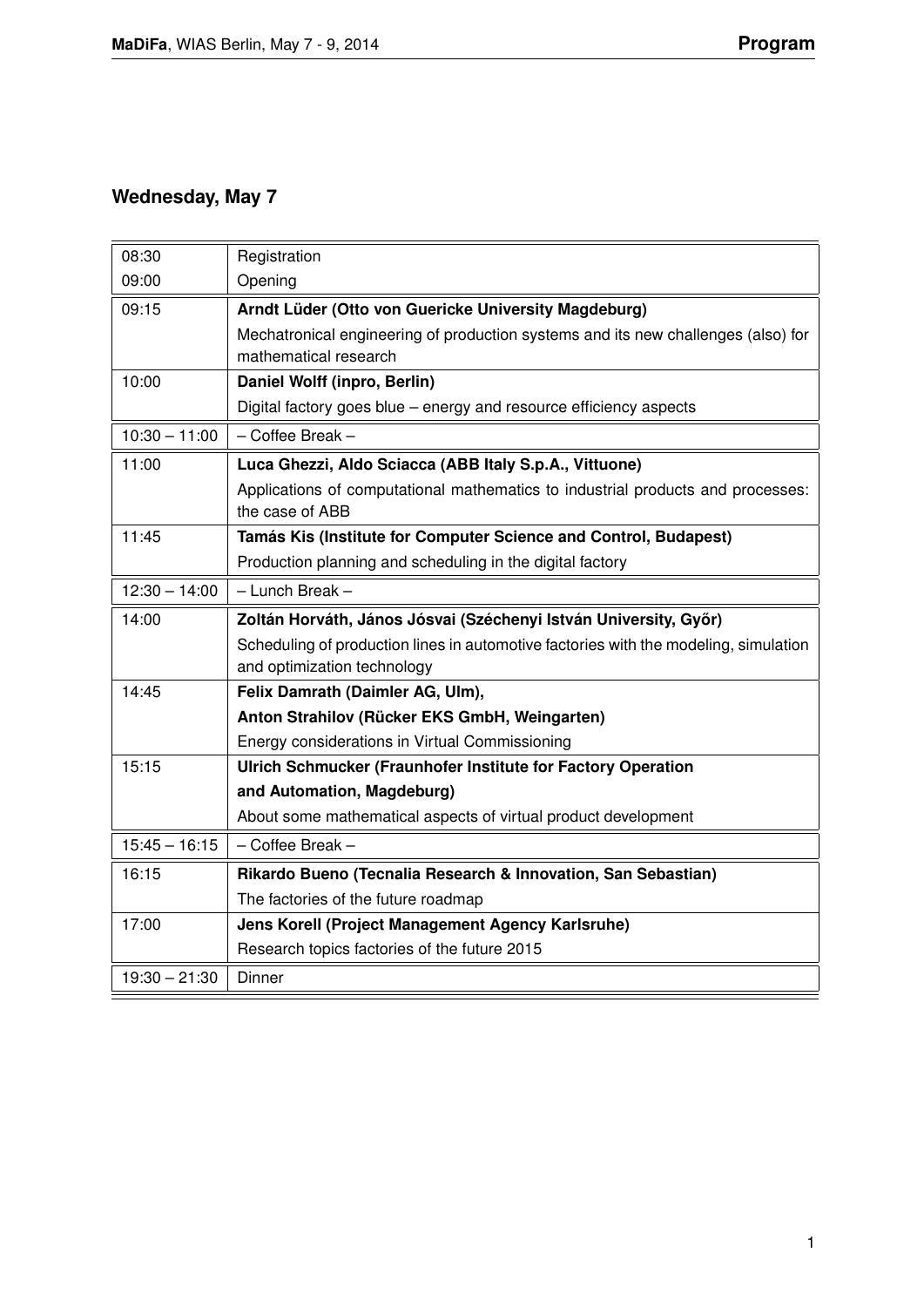## **Thursday, May 8**

| 09:00           | Simone Göttlich (University of Mannheim)                                             |
|-----------------|--------------------------------------------------------------------------------------|
|                 | Modeling of material flow problems                                                   |
| 09:45           | Jörg Raisch (TU Berlin)                                                              |
|                 | Optimal control of High-Throughput-Screening systems in a dioid framework            |
| $10:30 - 11:00$ | - Coffee Break -                                                                     |
| 11:00           | Fredrik Edelvik (Fraunhofer-Chalmers Centre, Gothenburg)                             |
|                 | The virtual paint shop                                                               |
| 11:45           | Klaus Dreßler, Joachim Linn (Fraunhofer ITWM, Kaiserslautern)                        |
|                 | Simulation for assembly-oriented design and digital validation of cables and hoses   |
| $12:30 - 14:00$ | - Lunch Break -                                                                      |
| 14:00           | <b>Chantal Landry (Weierstrass Institute, Berlin)</b>                                |
|                 | Automatic reconfiguration of robotic workcells                                       |
| 14:45           | <b>Wolfgang Welz (TU Berlin)</b>                                                     |
|                 | Combinatorial optimization aspects of robot tour planning                            |
| 15:15           | Konstantin Palagachev (Munich Aerospace/University of the Federal Armed              |
|                 | <b>Forces Munich, Neubiberg)</b>                                                     |
|                 | Switched system optimal control problems with applications to robotics               |
| $15:45 - 16:15$ | - Coffee Break -                                                                     |
| 16:15           | Josef Prinz (inpro, Berlin)                                                          |
|                 | Simulation and optimization of the transfer of thin flexible metal sheets in forming |
|                 | presses                                                                              |
| 16:45           | Steen Markvorsen (Technical University of Denmark, Lyngby)                           |
|                 | Hot wire cuttings for the building industries                                        |
| 17:15           | Pavel Burget (Czech Technical University in Prague)                                  |
|                 | Simulation of idle-times energy savings on a welding line                            |
| 17:45           | Premysl Sucha (Czech Technical University in Prague)                                 |
|                 | Optimization of power consumption for robotic lines in automotive industry           |